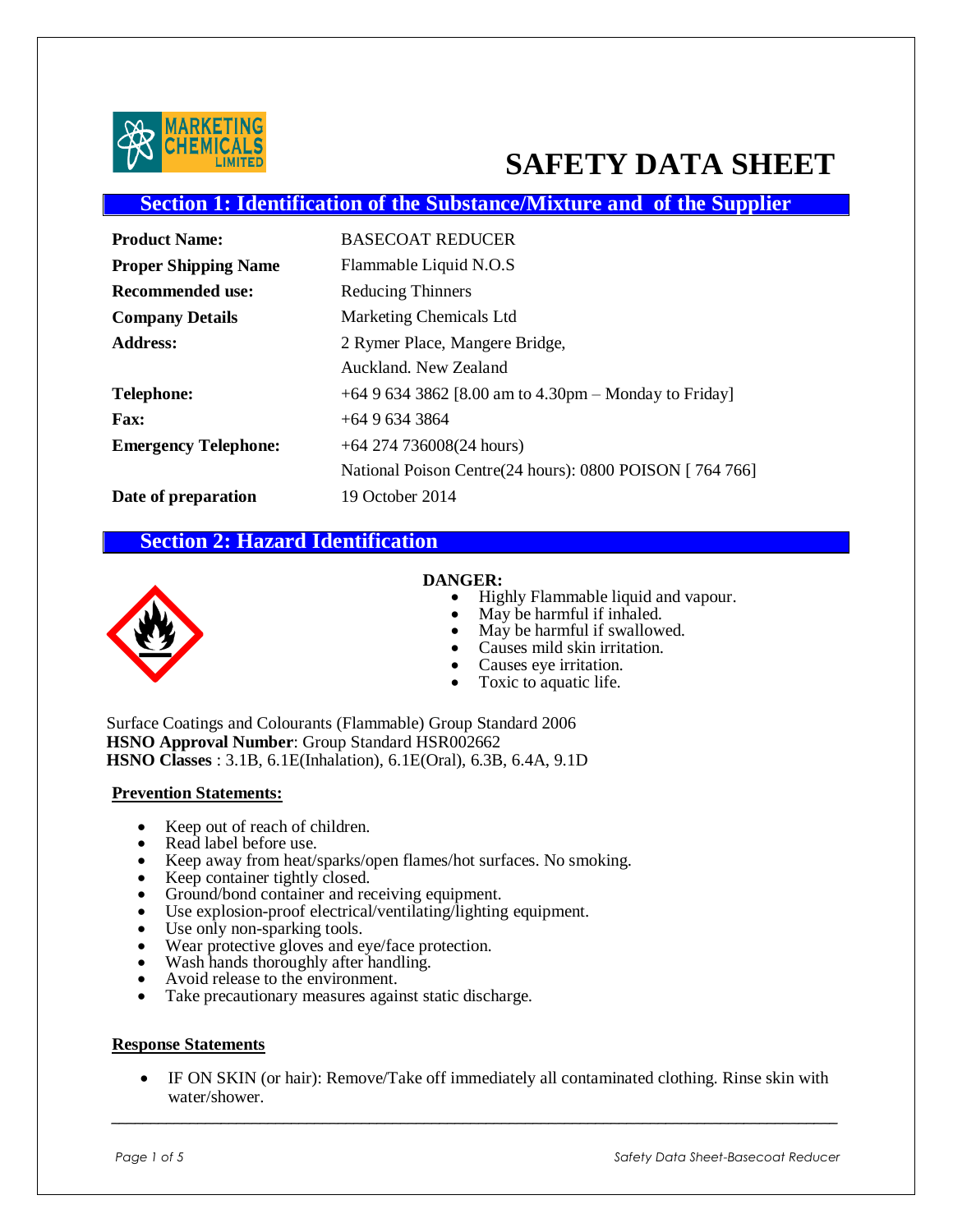- In case of fire: Use Dry chemical powder, Foam, Carbon dioxide for extinction.
- If medical advice is needed, have product container or label at hand.
- IF INHALED: Call a POISON CENTER or doctor/physician if you feel unwell.
- If skin irritation occurs: Get medical advice/ attention.
- IF IN EYES: Rinse cautiously with water for several minutes. Remove contact lenses, if present and easy to do. Continue rinsing.
- If eye irritation persists: Get medical advice/attention.

#### **Storage Statements**

Store in a well-ventilated place. Keep cool.

# **Section 3: Composition/Information on Ingredients**

| <b>Name</b><br>N-Butyl Acetate | $%$ by Wt.<br>< 60 | <b>CAS Number</b><br>123-86-4 |
|--------------------------------|--------------------|-------------------------------|
| Xylene                         | < 50               | 1330-20-7                     |
| Solvent Naptha                 | $<$ 30             | 64742-95-6                    |
| Butyl Glycol Ether             | < 10               | $111 - 76 - 2$                |

# **Section 4: First Aid Measures**

| <b>Eyes:</b>               | Immediately flush eyes with plenty of water for 15 minutes. If irritation<br>persists, seek medical attention.                                                                                                                                                                                                                                                                   |
|----------------------------|----------------------------------------------------------------------------------------------------------------------------------------------------------------------------------------------------------------------------------------------------------------------------------------------------------------------------------------------------------------------------------|
| Skin:                      | Wash exposed area with mild soap and water. Get medical attention if<br>irritation develops or persists.                                                                                                                                                                                                                                                                         |
| <b>Ingestion:</b>          | Do not Induce Vomiting. Get immediate medical attention.                                                                                                                                                                                                                                                                                                                         |
| <b>Inhalation:</b>         | Remove victim from area of exposure. If unconscious, give oxygen.<br>Give artificial respiration if not breathing. Get immediate medical<br>attention.                                                                                                                                                                                                                           |
| <b>NOTES TO PHYSICIAN:</b> | Exposure to high concentrations of this material (e.g., in enclosed spaces<br>or with deliberate abuse) may be associated with cardiac arrhythmias.<br>Epinephrine and other sympathomimetic drugs may initiate cardiac<br>arrhythmias in persons exposed to this material. If sympathomimetic<br>drugs are administered, observe for the development of cardiac<br>arrhythmias. |

**For Further Information Telephone (24 Hours)The National Poison Centre: 0800 Poison [764 766]**

#### **Section 5: Fire Fighting Measures**

| <b>Flash Point:</b>                            | $4^{\circ}$ C degrees                                                                                                                                                                                                    |
|------------------------------------------------|--------------------------------------------------------------------------------------------------------------------------------------------------------------------------------------------------------------------------|
| <b>Auto ignition Temperature:</b>              | $485^{\circ}$ C degrees                                                                                                                                                                                                  |
| <b>Flammable Limits in Air %</b><br>by Volume: | LEL 1.2% '; UEL 8.0%                                                                                                                                                                                                     |
| <b>Extinguishing Media:</b>                    | Dry chemical, foam, or carbon dioxide.                                                                                                                                                                                   |
| <b>Fire Fighting Instructions:</b>             | Proper respiratory equipment to protect against the hazardous effects of<br>combustion products is recommended. Water in a straight hose stream<br>may cause fire to spread and should be used as a cooling medium only. |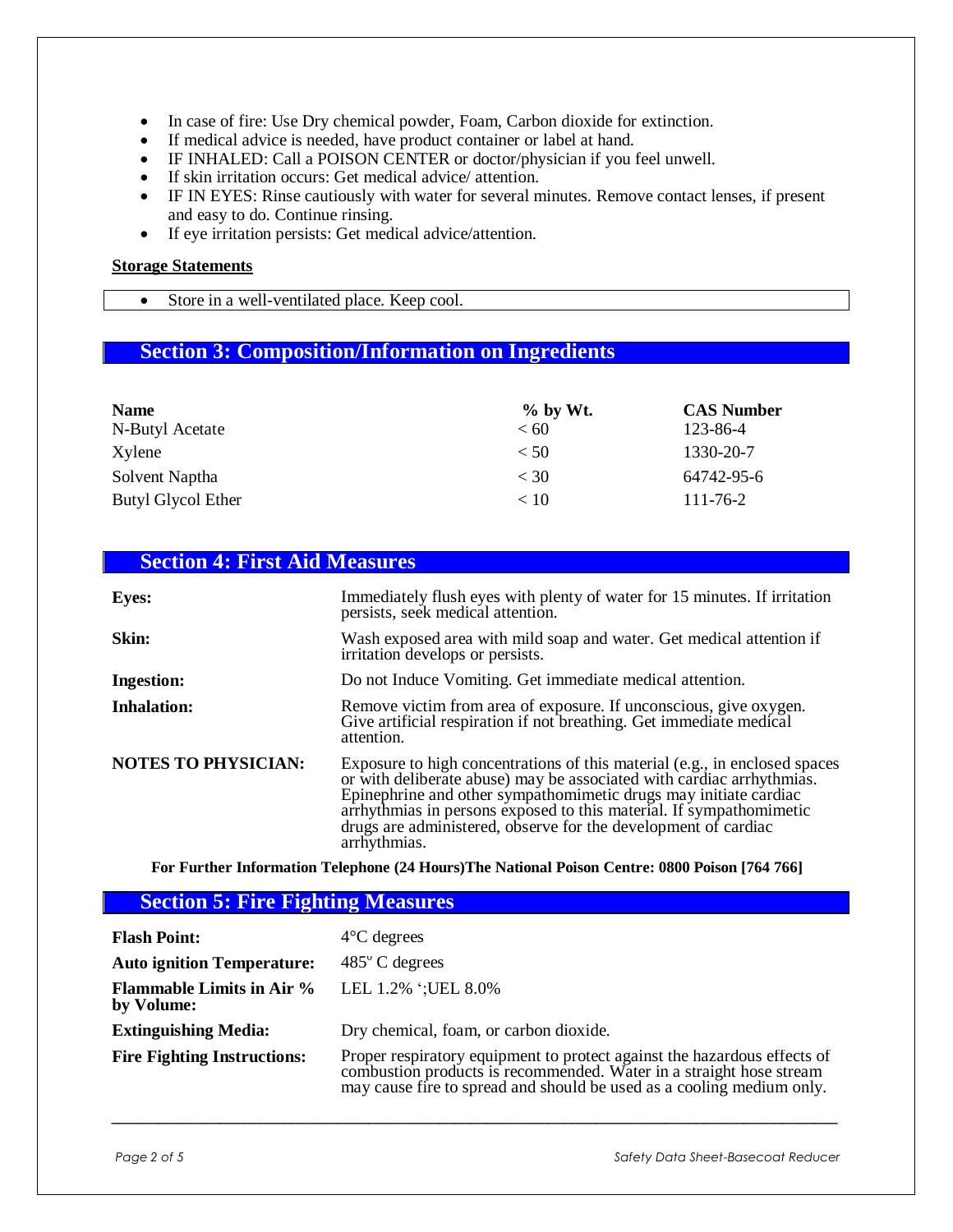**Unusual Fire and Explosion Hazards:**

Vapour accumulations may flash and/or explode if ignited. Keep ignition sources, open flames, ect. away from those fumes.

#### **Section 6: Accidental Release Measures**

SMALL SPILL: Extinguish possible sources of ignition. Evacuate all unprotected personnel and ventilate area. Only personnel equipped with proper respiratory, skin/eye protection should enter spill area. Dike area to contain spill and clean up by absorbing on an inert absorbent or other means. Don't flush into sewers or natural waterways.

LARGE SPILL: Contain material as described above and call the local fire or police department for immediate emergency assistance.

#### **Section 7: Handling And Storage**

| <b>Handling</b> | Open container slowly to relieve any pressure. Bond and ground all<br>equipment when transferring from one vessel or container to another.<br>This material can accumulate static charge by flow or agitation. Vapours<br>can be ignited by static discharge. Use explosion proof equipment as<br>directed by local fire codes. |
|-----------------|---------------------------------------------------------------------------------------------------------------------------------------------------------------------------------------------------------------------------------------------------------------------------------------------------------------------------------|
| <b>Storage:</b> | Store unopened containers under cool, dry and ventilated conditions.<br>Keep away from heat, sparks and flame.                                                                                                                                                                                                                  |

#### **Section 8: Exposure Controls/Personal Protection**

| <b>Engineering Controls:</b>                       | General (mechanical) room ventilation is considered satisfactory in<br>enclosed spaces. Where explosive mixtures may be present, electrical<br>systems safe for such locations must be used. |  |
|----------------------------------------------------|----------------------------------------------------------------------------------------------------------------------------------------------------------------------------------------------|--|
| <b>Eye / Face Protection:</b>                      | Wear safety glasses with side shields or goggles when handling this<br>material.                                                                                                             |  |
| <b>Body Protection:</b>                            | PVC-coated gloves. Avoid skin contact. If skin contact or contamination<br>of clothing is likely, protective clothing should be worn.                                                        |  |
| <b>Respiratory Protection:</b>                     | Use NIOSH/MSHA approved respirators.                                                                                                                                                         |  |
| <b>Exposure Limits:</b>                            | Not available                                                                                                                                                                                |  |
| <b>Section 9: Physical And Chemical Properties</b> |                                                                                                                                                                                              |  |

| Appearance              | Clear Colourless Liquid |
|-------------------------|-------------------------|
| Odour                   | Solvent odour           |
| Specific Gravity        | 0.80                    |
| Vapour Pressure         | Not available           |
| Vapour Density          | 3.0                     |
| Solubility in water     | Partly soluble          |
| % Volatiles             | 100                     |
| <b>Evaporation Rate</b> | Not available           |
| <b>Flash Point</b>      | $4^\circ$ C             |

#### **Section 10: Stability And Reactivity**

**Stability of the Substance:** Stable

Page 3 of 5 Safety Data Sheet-Basecoat Reducer **Safety Data Sheet-Basecoat Reducer Safety**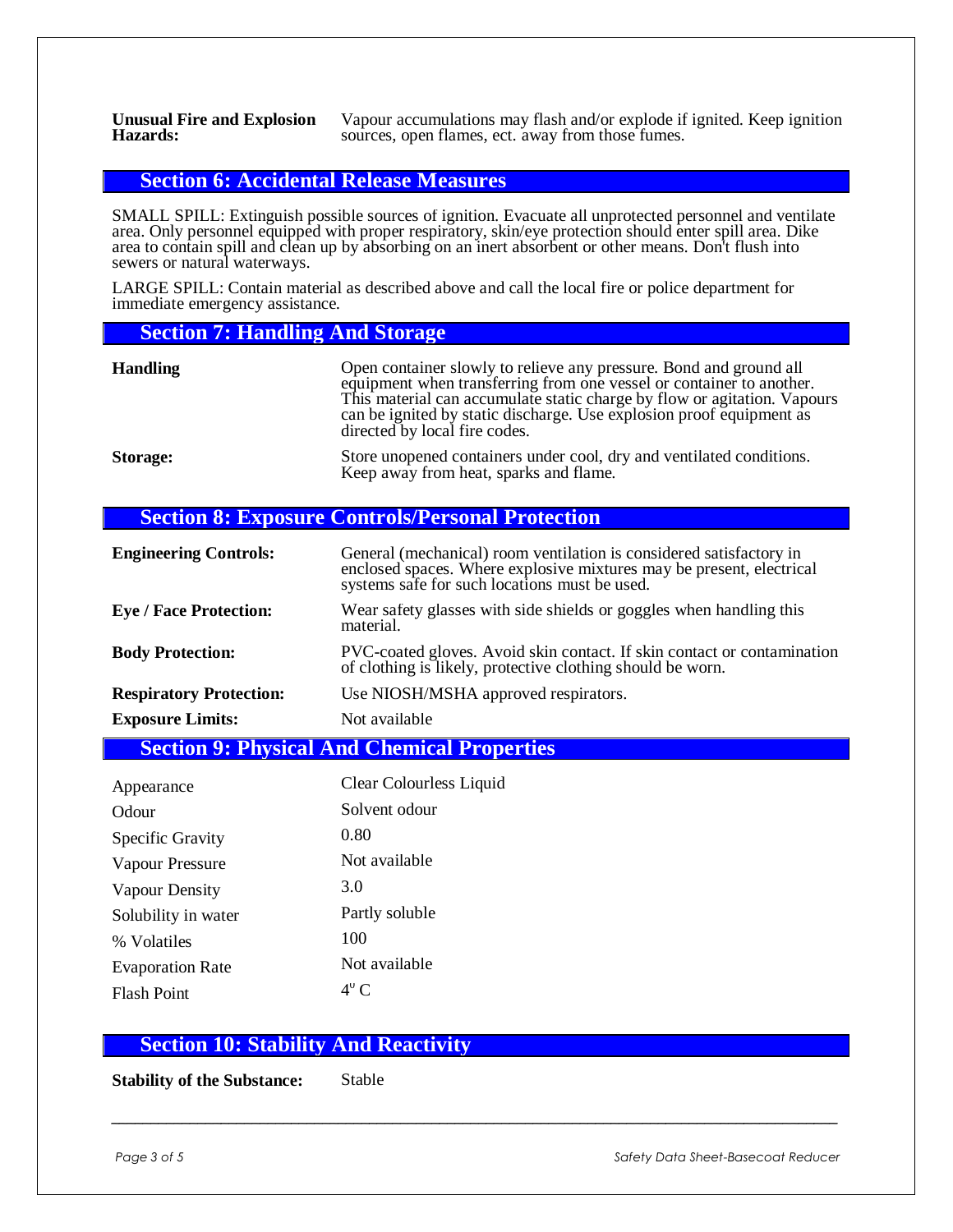| Conditions to avoid:                                           | Exposure to excessive heat, open flames and sparks. Avoid conditions that favour the formation of excessive mists and/or fumes. |
|----------------------------------------------------------------|---------------------------------------------------------------------------------------------------------------------------------|
| <b>Materials to avoid:</b>                                     | Strong oxidizing agents.                                                                                                        |
| <b>Hazardous Decomposition</b><br><b>Products:</b>             | Oxides of Carbon when burned.                                                                                                   |
| <b>Conditions Contributing to<br/>Hazardous Polymerization</b> | Will not occur                                                                                                                  |

| <b>Section 11:</b> | <b>Toxicological Information</b>                                                                                                                                                                                                                                                                                                                                                                                              |
|--------------------|-------------------------------------------------------------------------------------------------------------------------------------------------------------------------------------------------------------------------------------------------------------------------------------------------------------------------------------------------------------------------------------------------------------------------------|
| <b>Eyes:</b>       | <b>SPECIES: Rabbit</b>                                                                                                                                                                                                                                                                                                                                                                                                        |
|                    | RESULT: The test substance was applied at 0.1 ml to the conjunctival<br>sac of one eye of each of 6 rabbits (sex not reported) Mild iritis was<br>observed in most eyes at 1 hour; slight corneal opacity was observed in 2<br>eyes at 24 hours, and 1 eye at 48 hours. Moderate conjunctival irritation<br>was present in most eyes at 1 and 24 hours, but was slight at 48 and 72<br>hours. All eyes were normal by 7 days. |
| Skin:              | SPECIES: Rabbit : RESULT: Moderate                                                                                                                                                                                                                                                                                                                                                                                            |
| <b>Ingestion:</b>  | SPECIES: Rat; ENDPOINT: LD50; VALUE: 3280 mg/kg                                                                                                                                                                                                                                                                                                                                                                               |
| <b>Inhalation:</b> | SPECIES: Rat; ENDPOINT: LC50; VALUE: 18 g/m3/4h = 18 mg/L/4h                                                                                                                                                                                                                                                                                                                                                                  |

# **Section 12: Ecological Information**

| $9.1B$ (fish)     | SPECIES: Pimephales promelas (fathead minnow);<br>TYPE OF EXPOSURE: Flow through ; DURATION: 96 hr ; ENDPOINT:<br>$LC50$ ; VALUE: $7.72$ mg/l                                   |
|-------------------|---------------------------------------------------------------------------------------------------------------------------------------------------------------------------------|
| 9.1B (crustacean) | SPECIES: Cancer magister, Dungeness or edible crab<br>TYPE OF EXPOSURE: Static; DURATION: 48 hr:<br>ENDPOINT: LC50 (Mortality); VALUE: $17000 \text{ ug/L} (= 17 \text{ mg/l})$ |

# **Section 13: Disposal Considerations**

Dispose through Licensed Disposal Company

| <b>Section 14:</b> |  | <b>Transport Information</b> |
|--------------------|--|------------------------------|
|--------------------|--|------------------------------|



| UN No:                       | 1993                   |
|------------------------------|------------------------|
| <b>Proper Shipping Name:</b> | Flammable Liquid N.O.S |
| Dangerous Goods Class:       | 3.1B                   |